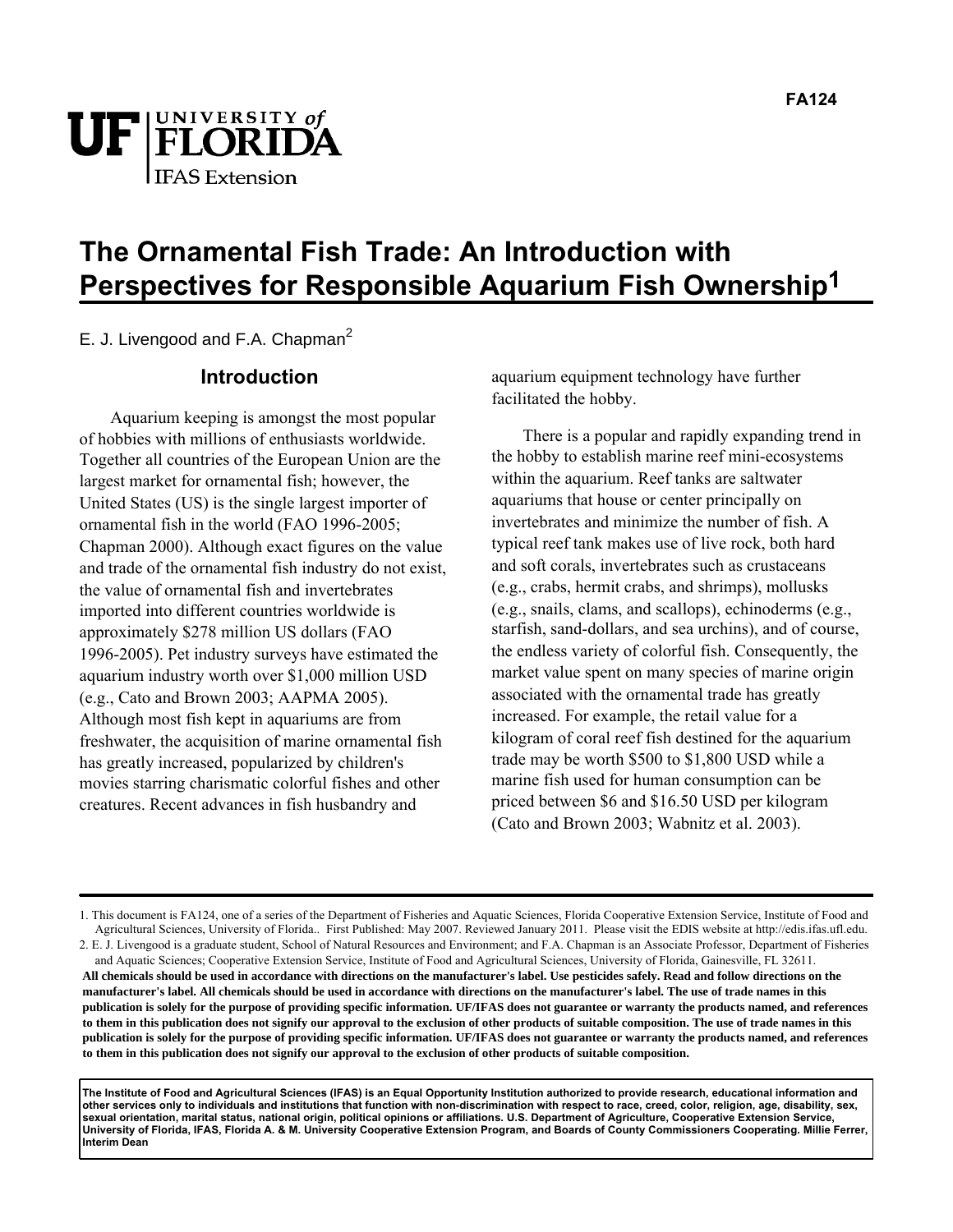#### **Box 1.** Industry definition of ornamental fish and live rock

Ornamental fish is often used as a generic term to describe aquatic animals kept in the aquarium hobby, including fishes, invertebrates such as corals, crustaceans (e.g., crabs, hermit crabs, shrimps), mollusks (e.g., snails, clams, scallops), and also live rock. Live rock is a general term for any type of rock encrusted with, and containing within its orifices, a wide variety of marine organisms including algae and colorful sessile invertebrates. Live rock serves as the principal biological and chemical filter in many marine-type tanks, and the encrusted organisms usually provide much of the background coloration in the tank.

The vast array of animal species that make up the generic 'ornamental aquarium fish trade' is staggering. Around 2,000 species and millions of specimens are traded annually in the ornamental fish trade (Table 1). The number of species is almost equally divided between freshwater and saltwater species. However, the greatest volume or number of individuals in the trade, some 90-96%, are of freshwater origin and are produced in commercial aquaculture facilities (Chapman 1997; Cato and Brown 2003).

important to remember that many species are also collected from the wild and are not in limitless supply.

To help promote resource sustainability, the potential aquarium owner should develop a basic understanding of the industry. Where did the species originate and were they wild-caught or farm-raised? Where did either practice occur, in what manner, and how were they handled during transport or before purchase? Local clubs, aquarium magazines, textbooks, Web sites in the Internet, and some specialized retailers can often answer many of these questions. A conscientious and well-informed consumer can greatly help protect wild species and safeguard the natural environment. Sustainability of a wild fisheries resource is critical to maintenance of a healthy industry.

### **The collection and aquaculture of aquarium fish**

The vast majority of ornamental fishes in the aquarium trade is of freshwater origin and farm-raised. In the United States ornamental fishes are farmed principally in Florida. Other countries traditionally specializing in breeding and propagation of freshwater ornamental fishes are Thailand,

**Table 1.** Approximate number of fishes, corals, and other invertebrates in the ornamental (aquarium) trade. The majority of these species are collected from the wild. Only freshwater fish species are extensively farm-raised.

| <b>Ornamental Species</b>                                        | Approximate Number of Species | <b>Principal Geographic Regions</b>            |
|------------------------------------------------------------------|-------------------------------|------------------------------------------------|
| Fresh-, Salt-, and Brackish-Water<br><b>Fishes</b>               | 1539                          | Southeast Asia, Americas, Africa,<br>Indonesia |
| Corals (hard and soft)                                           | 102                           | Indo-Pacific, Caribbean, the Red<br>Sea        |
| Invertebrates, other<br>(e.g., shrimps, crabs, snails, starfish) | 293                           | Indo-Pacific, Caribbean, the Red<br>Sea        |

Reference: various sources; principal, Cato, J.C., and C. L. Brown. 2003. Marine Ornamental Species: Collection, Culture, and Conservation.

An aquarium enthusiast can easily become overwhelmed by the endless variety of fish, invertebrates (including corals, anemones, mollusks), plants, and live rock available, and ultimately forget to consider their source and method of collection. Although many species in the hobby have been domesticated and are produced on farms, it is

Indonesia, Singapore, China (including Hong Kong), Malaysia, and Japan. More recently the culture of ornamental fish has shifted to regions near consumer centers. For example for the European market, many aquarium fish are now cultivated in countries such as the Czech Republic, Spain, Israel, Belgium, and Holland. Producing fish close to consumer centers is becoming more profitable because transport costs are greatly reduced.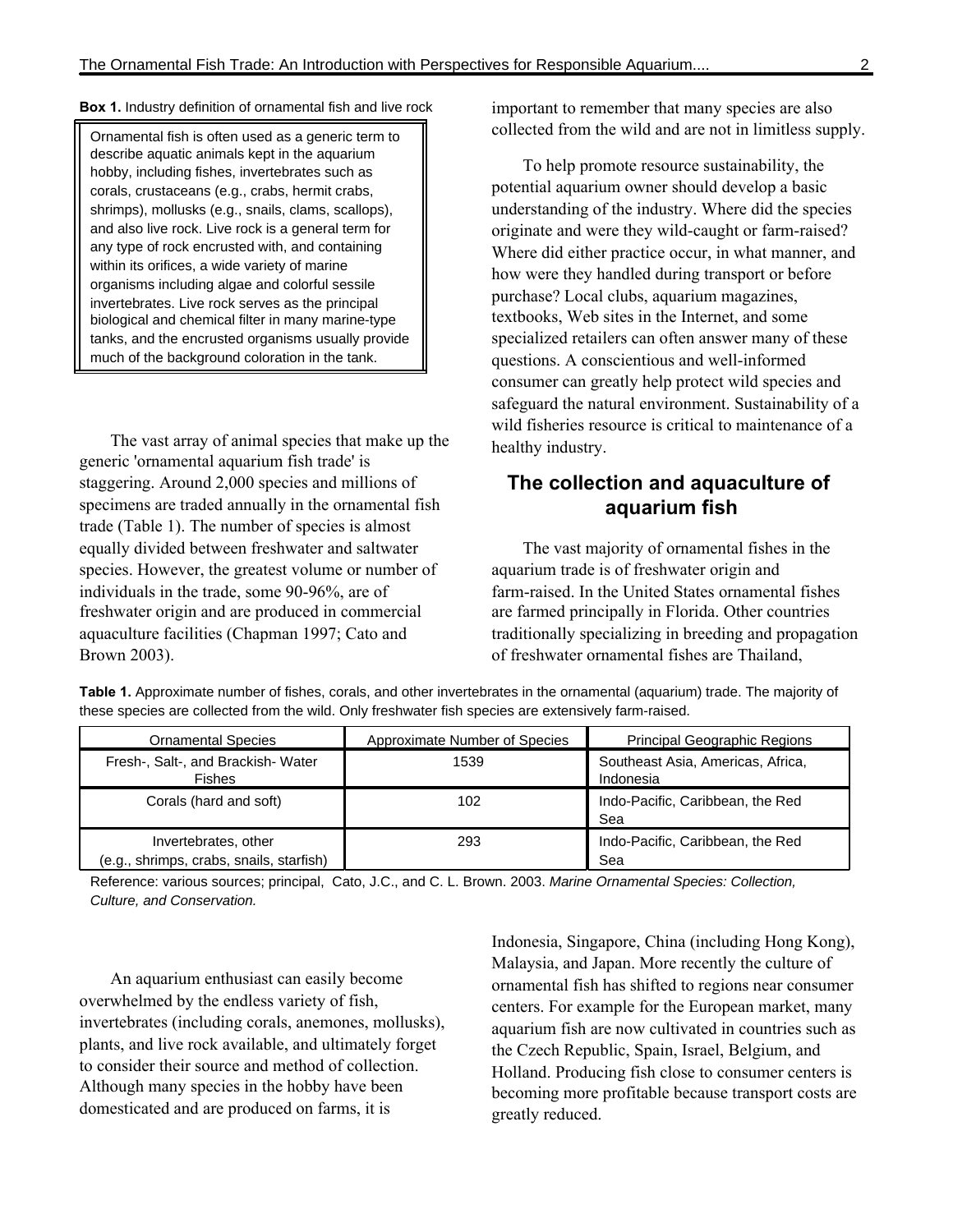Facilities for the production of aquarium fish are often small compared to major food-fish production operations (Chapman 2000). Fishes are typically raised in small vats and outdoor-ponds, usually in conjunction with indoor facilities that house many small tanks and aquaria. There is a growing interest in the cultivation of ornamental fish in indoor facilities using water-recirculation systems. Cultivation practiced in indoor facilities takes advantage of current developments in husbandry methods and water filtration technologies. Farming ornamental fish in indoor facilities using water-recirculating systems can further minimize any potential impact to the environment by minimizing the escape of farmed fish and reducing water use. The small-scale nature of an ornamental fish farming system, both outdoors or indoors, minimizes any adverse impact to the environment, and seeks to optimize the use of land, labor, capital, and operational costs.

hand nets, fish-holding buckets, and barrier nets serving to corral and fence the fish. Fishing occurs primarily from small boats anchored in shallow waters (less than ten meters, or about 30 feet) over coral reefs. Fish collected from the wild and destined for pet shops worldwide are typically collected in remote fishing sites. After collection, fish may spend from a few days to several weeks in fish camps before reaching importing and distribution warehouses worldwide. This time period is dependent on capture, storage, and transport logistics. In the fishing camps, the fish are typically separated by species, graded by size, and counted while awaiting a transport boat or local dealer. A local dealer using a transport boat, motorcycle, or just a bicycle may collect fish from various locations and maintain them in hauling boxes until they reach a secondary holding facility or storehouse. The fish are then mass consolidated, arriving from storehouses in different regions. In



**Figure 1.** Schematic representation of typical distribution/trade process for livestock (e.g., fishes, corals, and other invertebrates) destined for ornamental aquarium use. The number of business intermediaries in the distribution chain depends primarily on the species (e.g., origin, abundance, popularity) and proximity to markets. The ornamental fish trade is driven primarily by consumer demand and environmental issues, hence the link from the consumer to the sustainable stocks or farmer. Credits: Frank A. Chapman

In the wild, most freshwater aquarium fish are caught primarily in rivers and streams using artisanal fishing methods consisting of small beach seines, dip nets, and a variety of small trap nets. In the collection of marine aquarium fish, diving gear (e.g., mask, snorkel and SCUBA) is commonly employed with

local exporting warehouses, the fish are sorted again, placed in oxygenated bags, and air-shipped to major centers of distribution throughout the world (Figure 1).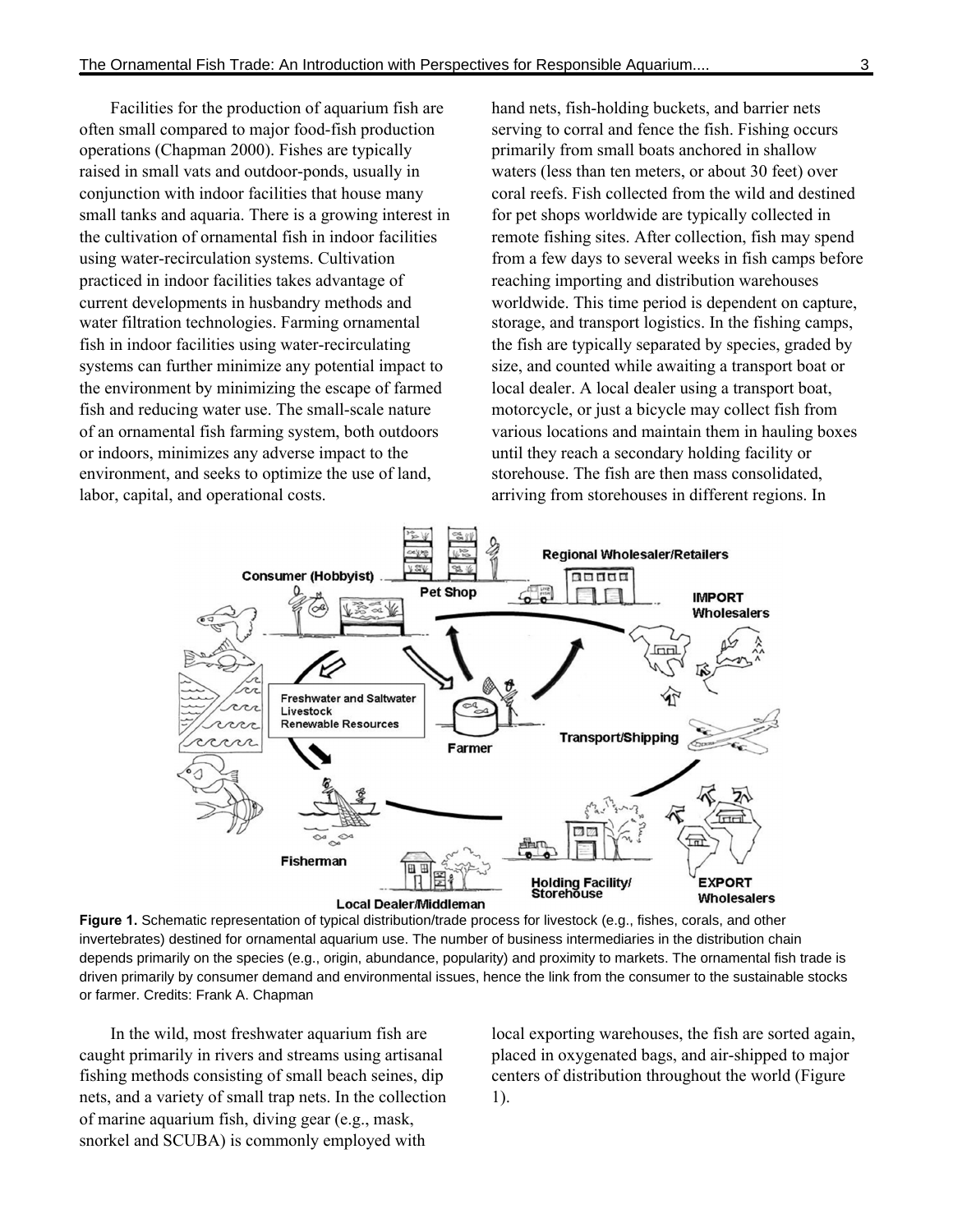Countries that traditionally export wild-caught freshwater aquarium fish include Colombia, Peru, and Brazil in South America; Thailand and Indonesia in Southeast Asia; Congo, Nigeria, and Malawi in Africa. Singapore serves as the largest worldwide center and clearinghouse for the import, and export of both fresh and marine ornamental fish. Los Angeles, Miami, and Tampa are the major centers for the ornamental fish trade in the US. From these ports of entry, large importers, wholesalers, or trans-shippers may distribute fish to smaller franchises that sell to retailers that deal directly with home aquarists. In the exporting, importing, and larger warehouses, fishes are acclimated and water changes are provided for the shipping containers. To reduce transport costs, the trans-shipper primarily consolidates orders, receives, and redistributes the consignments generally without acclimatization of the fish. However, depending upon length of time between shipments and the number of fish sent to customers, some trans-shippers will also redistribute fish, re-oxygenate bags and do water changes for the transporting container.

Although some marine aquarium fish and invertebrates are aquacultured by the industry and hobbyists, most of the marine ornamentals:over 90% are from wild-caught fisheries (Chapman 1997; Cato and Brown 2003) and generally command higher prices than freshwater fish (Chapman 1997; Cato and Brown 2003). The majority of the marine aquarium livestock originate from tropical oceans in the archipelagoes of Indonesia, the Philippines, Sri Lanka, the Maldives, and central Pacific Islands (e.g., Hawaii). Others are also imported from the Caribbean (e.g., Puerto Rico) and Red Sea regions.

## **Important ecological considerations in the ornamental aquarium trade**

The purpose of managing a fishery is to maintain the resource so that it is renewable and therefore sustainable. Responsible aquaculture practices rely on sustainable production systems, to minimize impacts on the natural environment, and support resource conservation. In other words, the harvest of fish from the wild or their domestic culture, if performed with sound foundations in ecological and economic principles, can be sustainable and self-reliant commercial industries.

In traditional subsistence fisheries, fishermen use primitive and inefficient gear to capture most aquarium fish. However, supply of aquarium fish is not inexhaustible, and signs of over-fishing are becoming apparent in localized areas. With the high demand and pricing of many beautiful species, ornamental fish are being harvested at greater volumes and higher rates, threatening the viability or sustainability of the fishery (Chao et al. 2001; Gil and Martinez 2001; Vagelli and Erdmann 2002; Cato and Brown 2003; Lunn and Moreau 2004).

Unfortunately, in a few instances unscrupulous collection techniques have led to the demise of local fish populations. Alterations of natural riverine and marine habitats, caused by collection or other unrelated human activities, have also taken their toll. To facilitate the capture of aquarium fish in the wild, some collectors may use highly toxic substances such as sodium cyanide in marine environments, and rotenone in freshwater rivers and streams. The use of cyanide is not acceptable because it can have long-term deleterious health effects on the captured fish and the surrounding environment. Local populations of freshwater fish and their surrounding environment have also suffered from strip logging activities, oil drilling, and mining operations (e.g., increase in siltation and residues of toxic chemicals such as mercury for the extraction of alluvial gold). In South America, regional biologists indicate the indiscriminate use of herbicides and pesticides, to control the cultivation of plants used for manufacture of illicit drugs, percolate directly in the water stream deteriorating water quality and deleteriously affect the health of fish and invertebrate fauna.

The greatest losses of wild-caught aquarium fish may occur during the handling period between capture, local exporting/importing warehouses, and transportation docks. While in transit, fish may be subjected to physical injury, extreme changes in water quality conditions, water temperature fluctuations, and indiscriminate exposure to toxic chemicals used as prophylactic treatments for disease control. Also it has been determined that mortality of captured fish from the wild can be species dependant. For example, mortality has been estimated to be high (e.g., 80%) in some marine tropical fish such as the Banggai cardinal fish to a low of 6% for some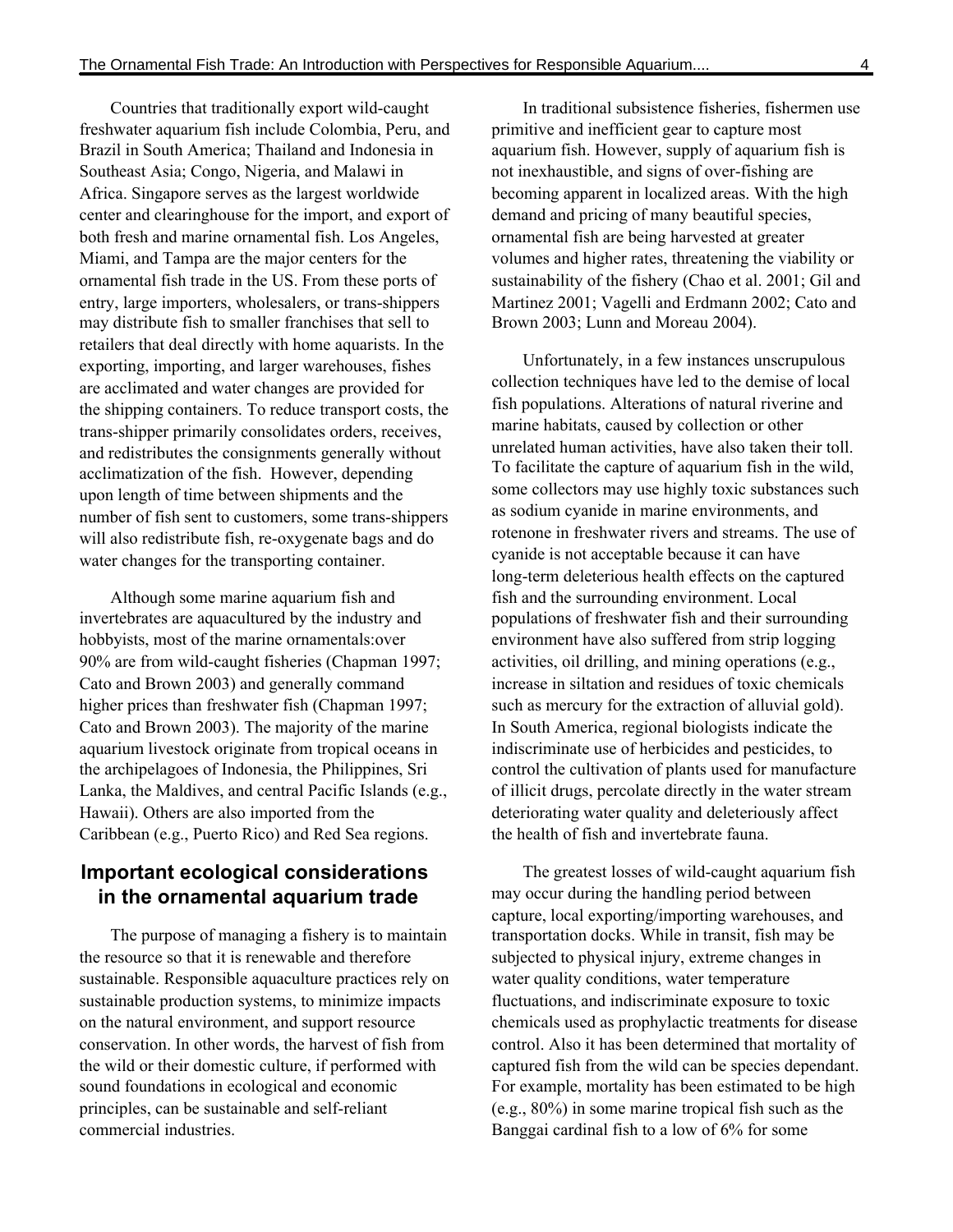freshwater fish species such as the cardinal tetra (Chao et al. 2001; Gil and Martinez 2001; Vagelli and Erdmann 2002; Cato and Brown 2003; Lunn and Moreau 2004). To reduce injury and mortalities incurred in storage and post-shipment mortality, several of the larger importing wholesalers have established their own guidelines for fish collection, standardized handling procedures, and even assembled their own gathering stations or warehouses at major exporting centers worldwide. Local community-based organizations and international institutions have also been organized/formed to achieve market-driven product quality standards and sustainability in the marine aquarium industry. Post-shipment mortality (death-on-arrival) from exporter to importer has been greatly reduced to less than 5% (Lim 2005).

Most of the 'live rock', corals, and invertebrates are also collected from the wild. The use of 'live rock' has increased drastically due to the rise in popularity of reef tanks. Collecting or mining of 'live rock' and many types of coral is conducted by snorkeling or wading, often using a hammer and chisel to remove pieces from the reef. Problems with wild-collection methods include generation of rubble and habitat damage. Fiji and Indonesia are currently the world's largest suppliers of 'live rock' and coral. The United States is the major importer of 'live rock' and corals (Cato and Brown 2003).

Culture of live rock and corals has increased with culture operations currently in the Indo-Pacific (Fiji, the Solomon Islands, Indonesia, and the Philippines) and the United States (Florida and Hawaii). Propagation of 'live rock' and many types of corals is conducted through a variety of methods. The most popular method utilizes pieces of limestone or other rock (or substrate), simply placed in selected areas on the sea floor, and allowed to be 'seeded' by a myriad of naturally occurring organisms, forming the 'live rock'. The 'live rock' can then be harvested after the organisms have achieved marketable size characteristics. More complex and labor intensive methods involve attaching coral fragments to selected pieces of rock, which are placed back into the wild or cultured in land-based operations. The clippings from the new growth are used in the reef tanks. The original parent stock may be left at sea to continue to

grow and may also be used to seed previously damaged natural reefs.

High numbers of herbivorous animals, such as hermit crabs, snails, and shrimps, are harvested annually for the aquarium trade. Observations and management of a mini-reef tank in our laboratory highlights the essential role of these invertebrates in minimizing growth of algae and other organisms. Without grazers, algae may quickly dominate a reef. Since animals occupying different trophic levels have valuable roles in the wild, overfishing of key species may have important ecological consequences. Fortunately, there is an increased interest and technology emerging to culture these valuable and highly sought invertebrates.

### **Being an educated consumer**

Being an aquarist and fish hobbyist is enjoyable, relaxing, and an educational and rewarding experience. Like owners of other traditional pets (such as dogs, cats, and birds), aquarists maintain livestock that require a strong commitment and responsibility for the welfare of the animals. Daily and weekly requirements must be met.

• Responsible aquarists must recognize they are working with live animals that have been either farm-raised or wild-caught, the final destination being a home or public aquarium. Part of the responsibility of the aquarium hobbyist is to know the origin of the aquarium fish and the practices used for their collection. Unlike traditional pets, most marine fish, shrimps, corals, and other marine animals kept in aquaria are wildlife and undomesticated. Although many of the commonly sold freshwater species are aquacultured, many others are still wild caught. Although the supply of aquarium fish from the wild is renewable, many of the species are limited to a particular geographic region and have specialized life-history strategies that may limit their abundance. The ornamental fish trade follows regular economic demands and it is important to ensure that a continuous supply for this hobby is maintained. Inexpensive fish are usually abundant whereas rare fish can be more expensive.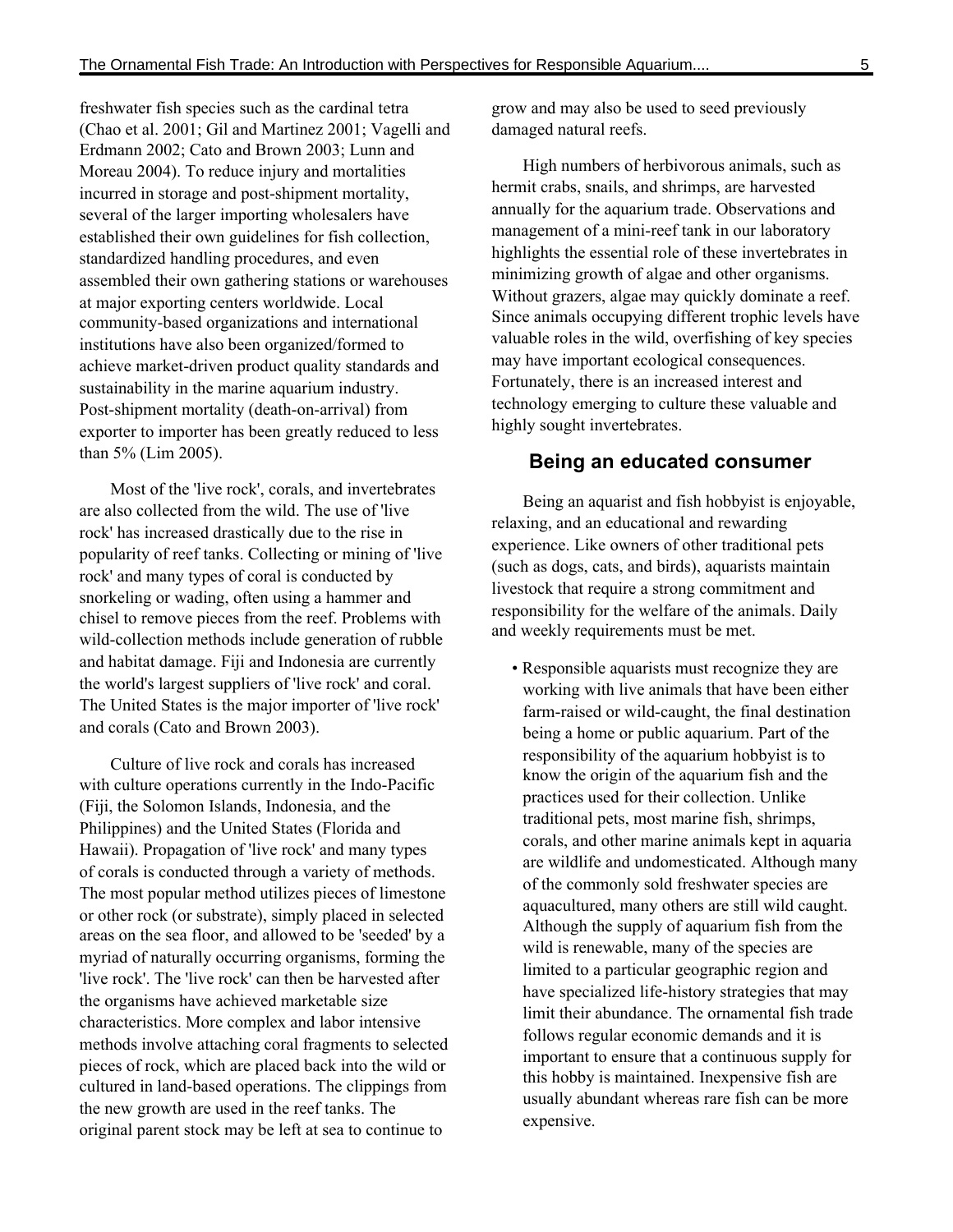- Potential aquarists should obtain reliable information on the source and biology of the livestock, knowledge of their husbandry, and keeping methods. Correct information is often not offered to the consumer, so it is important to acquire some basic knowledge of the trade and fish husbandry before a hobbyist begins their tank. Although information will vary by pet store, the important thing is to ask questions. Acquiring the information about your species and their potential to interact with other species, their true origin, and their physiological requirements are the first step to optimizing welfare of your fish as well as gaining useful knowledge of the trade.
- Preparing the aquarium to receive and support plant and animal life are prerequisites for a successful aquarium. Part of this preparation includes understanding the importance of water quality management. (See Web links listed under "Cited Literature and Additional Resources"). Before animals are introduced, the aquaria must have a natural or artificial form of water filtration to remove toxic substances, especially ammonia, released by most aquatic animals as a natural by-product of protein metabolism. If using a biological filter, it should be allowed to fully develop the beneficial bacteria to carry out the nitrogen cycle, required to remove the ammonia. Animals in the aquarium must also have a supply of nutritious foods. The feed must be supplied judiciously to prevent obesity and to avoid water quality deterioration by promoting excess ammonia and concentration of other nutrients.
- All animal and plant life should be quarantined before introduction into an established aquarium system to prevent the introduction of disease. In addition to maintenance of good water quality, proper sanitation and proper nutrition are essential practices for disease prevention.
- Aquariums should be covered to prevent fish from jumping out. Proper lighting is essential for the health of all animals, plant life, and also for aesthetic reasons—to best display the wide variety of colors exhibited by the many life forms in the aquarium.
- Most people choose fish, corals, and other invertebrates from tropical warm waters because they tend to be more colorful. However, because these animals cannot regulate their body temperature, the water in the aquarium must be maintained at the animals<sup>o</sup> optimal range. Hobbyists that maintain organisms from temperate or coldwater regions must chill the water if ambient conditions are too warm. Because of potential temperature differences in holding and receiving waters, the animals and plants should be acclimated to holding water before being released into the aquarium.
- A responsible aquarist must have a plan for proper care or disposal of fish and other livestock that they can no longer keep, or that have become ill or died. Do not release live exotic fish into the wild or dispose by flushing them down the toilet. Such actions can be detrimental to the environment and the animal. Attempt to return or exchange the unwanted animal at the pet shop, trade with another responsible aquarist or contact someone from your local aquarium society for help. A local school or animal care center may serve as repository for the care of such unwanted animals. For sick animals or for assistance with euthanasia, consult with a veterinarian or fish health specialist. As a last resort, animals can also be killed by placing them in ice-water. The reduced water temperature places the fish into topor or dormancy before death. This method of using ice has not been approved and is under current investigation.
- Most importantly, the consumer should not think of fish as a disposable item, especially with those rare and difficult to obtain species. Realization that many fish, corals, and other invertebrates are, in fact, wildlife will help with understanding the environmental implications of the aquarium trade. Since many of the aquarium inhabitants are collected directly from the wild, the sustainability of a wild fisheries resource is critical to a healthy industry. Learning about the species chosen by asking the retailer questions and becoming an educated consumer is the key to becoming a responsible aquarium fish owner.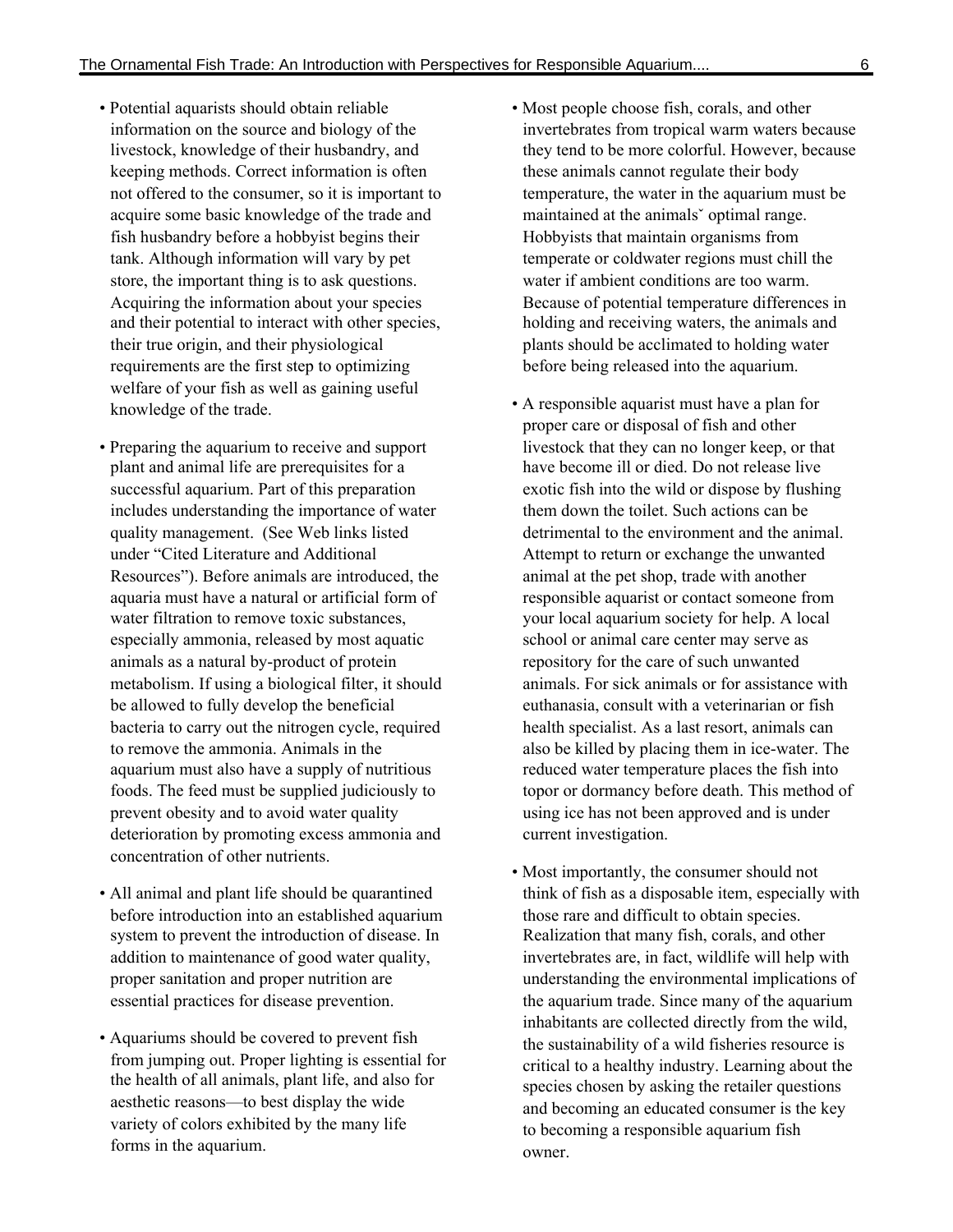## **Cited literature and additional resources**

Information is readily available through local aquarium clubs, in books, aquarium magazines, the Internet and other similar sources. For a collection of information on topics relevant to ornamental fish care, health management, and this industry, the University of Florida IFAS EDIS Web site (http://edis.ifas.ufl.edu) and Tropical Aquaculture Laboratory (http://tal.ifas.ufl.edu) homepages are good starting points.

### **Web links**

Aquatic Nuisance Species Task Force Partnership, representing the Pet Industry Joint Advisory Council, US Fish and Wildlife and NOAA National Sea Grant College Program, to prevent non-native species introductions. http://www.habitattitude.net

Industry driven marketing campaign to educate consumers in aquarium keeping. http://www.diveintofish.com

IATA Live animal regulations (LAR). http://www.iata.org/ps/publications/9105.htm

FishBase: a global information system on fishes "with all you ever wanted to know about fishes," including common and scientific names; topics related to ecology and life history. http://www.fishbase.org

### **University of Florida Cooperative Extension Service EDIS publications on ornamental aquaculture, fish health management, and welfare**

- Freshwater Ornamental Fish Commonly Cultured in Florida: http://edis.ifas.ufl.edu/FA054
- Aquarium Set-Up and Maintenance: http://edis.ifas.ufl.edu/VM107
- Ammonia: http://edis.ifas.ufl.edu/FA031
- Fish Nutrition: http://edis.ifas.ufl.edu/FA096
- Introduction to Fish Health Management: http://edis.ifas.ufl.edu/FA004
- Stress-Its Role in Fish Disease: http://edis.ifas.ufl.edu/FA005
- Fish Health Management in Recirculating Aquaculture Systems:
	- Part 1-Introduction and General Principles: http://edis.ifas.ufl.edu/FA099
	- Part 2-Pathogens: http://edis.ifas.ufl.edu/FA100
	- Part 3-General Recommendations and Problem-Solving Approaches: http://edis.ifas.ufl.edu/FA101
- Regulations Pertaining to Non-Native Fish in Florida Aquaculture: http://edis.ifas.ufl.edu/FA121

#### **Other informative sites sponsored by industry**

Pet Industry Joint Advisory Council (PIJAC). Complete pet information source including fishes. http://www.peteducation.com

Marine Aquarium Council. http://www.aquariumcouncil.org

Aquariums, fish and aquatic information. http://www.wetwebmedia.com

APPMA. 2005. National Pet Owners Survey. American Pet Products Manufactures Association. http://www.appma.org

#### **Journal articles and books**

Adey, W. H. and K. Loveland. 1998. *Dynamic Aquaria*. San Diego, CA: Academic Press.

Axelrod, H.R., G.S. Axelrod, W.E. Burgess, B.M. Scott, N. Pronek, and J.G. Walls. 2004. *Atlas of Freshwater Aquarium Fishes.* Neptune City, NJ: T.F.H. Publications, Inc.

Brunner, B. 2003. *The Ocean at Home*: *An Illustrated History of the Aquarium*. New York, NY: Princeton Architectural Press.

Burgess, W.E., H.R. Axelrod, and R. Hunziker. 1991. *Atlas of Marine Aquarium Fishes*. Neptune City, NJ: